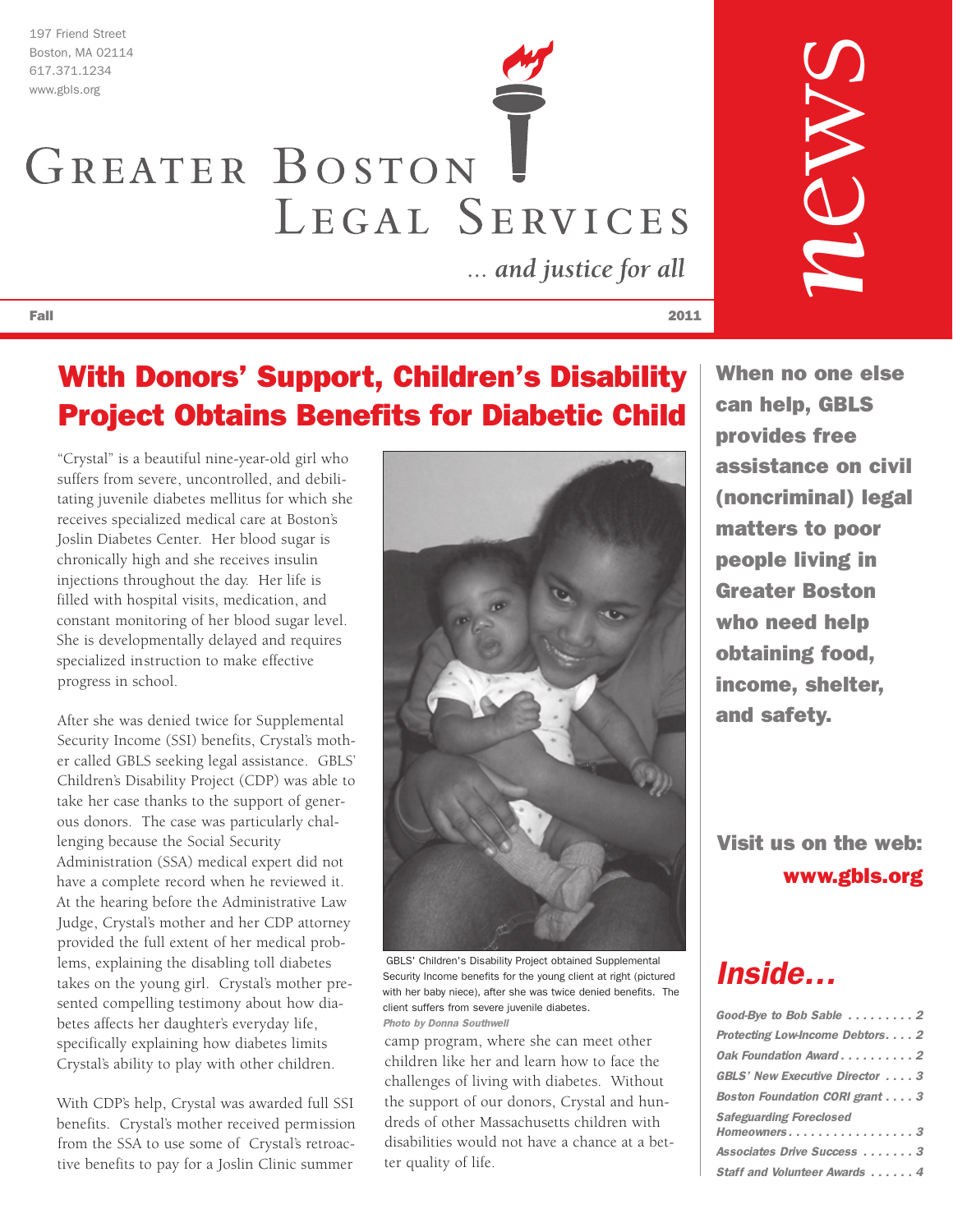#### Fal 2011 **pg. 2**  $p$

# Thank You and Good-Bye, Bob Sable!

Bob Sable retired this July after leading the organization for 20 years, through periods of growth and stability as well as great challenges and tough decisions necessitated by major funding losses from Interest on Lawyers Trust Accounts (IOLTA). He advocated for the poor as a legal aid attorney for 43 years, tirelessly helping low-income individuals and groups obtain justice and escape from poverty.

Julia Huston, Foley Hoag Partner, recently came to the end of her threeyear term as GBLS' Board President. Reflecting on Bob's retirement, she stated, "It has been a real privilege to work with Bob in the service of GBLS and its clients. Bob is a true believer in the rights of the poor. Through good times and bad, Bob's dedication never wavered and GBLS has remained strong as a result. He is one of my heroes."

Lonnie Powers, Massachusetts Legal Assistance Corporation (MLAC)



Bob Sable retired after 20 years as Executive Director. Photo by Linda Lank

Executive Director, has known and worked with Bob for 28 years. He described Bob as "a Man of Substance. A man [he is] proud to call a colleague and friend."

At his farewell party in July, Bob stated, "Thank you all for the privilege of working for this wonderful organization. I retire confident that you will have the patience for the struggle and that with your work, support, and partnership and with Jacqui Bowman's leadership, GBLS will do even more to achieve justice for all and the end of poverty in this country."

Thanks to Bob's leadership, dedication to our clients, staff, and volunteers, and partnering with the Board, legal community, and many supporters to continue GBLS' critical work, GBLS is well prepared for the challenges and continued successes that lie ahead. We wish him relaxation (if he slows down long enough), much enjoyment, and many new adventures with his wife Sloan, his family, and friends.

#### GBLS Helps Passage of New Law Providing Greater Protections from Debt Collectors for Low-Income Consumers

Starting over four years ago, GBLS attorneys Dan Bartley, Wynn Gerhard, and Alex Mitchell-Munevar along with the National Consumer Law Center, Massachusetts Law Reform, and other groups began working to pass legislation to increase protections for low-income debtors. GBLS began pursuing these efforts due to the increasing numbers of elder clients, many living in subsidized housing, who were contacting GBLS for help because they were being harassed by debt collectors and had no resources to pay off their debts. In many cases their only income was Social Security or

Supplemental Security Income. They were fearful of answering the phone due to the harassment, and some even feared going to debtors' prison.

GBLS' efforts included investigating the impact on low-income debtors of the property exemption law then on the books; drafting and filing proposed legislation; and meeting with legislators to obtain support. Attorney Mitchell-Munevar added a section to the bill focusing on protections for elders and the disabled. The bill, filed by Senator Pat Jehlen, passed in December 2010.

#### Oak Foundation Award Will Help GBLS Keep Foreclosed Homeowners In Their Homes

Many thanks to the Oak Foundation that in May 2011 awarded GBLS \$600,000 over a three-year period, as part of a larger grant which includes community organization City Life/Vida Urbana and the Harvard Legal Aid Bureau. The grant will support GBLS' partnership with those organizations and with the nonprofit bank Boston Community Capital to represent families who were victims of unscrupulous lenders and whose homes have been foreclosed. The project arranges for homeowners to buy back their homes on reasonable terms.

Governor Patrick signed it into law in January 2011. It became effective April 7, 2011.

Among other protections, the new law makes exempt from collection or seizure more of the assets low-income consumers need to survive, than the previous law did. These protected assets include: 85%, or 50 times the minimum amount of weekly wages (up from \$125); automobiles worth \$7,500 wholesale, and for disabled or elderly consumers, worth \$15,000 (up from \$700); \$2,500 in rent money (up from \$200); \$500 for utility payments (up from \$75); \$2,500 in a bank account (five times the previous level); up to \$15,000 in value household furniture; and a stove, refrigerator, and hot water heater.

Another new important protection relates to when a creditor files a collection action in court. If the elderly or disabled debtor defaults, the case will be automatically dismissed if the court determines that the defendant has only income and assets that are exempt under the new law.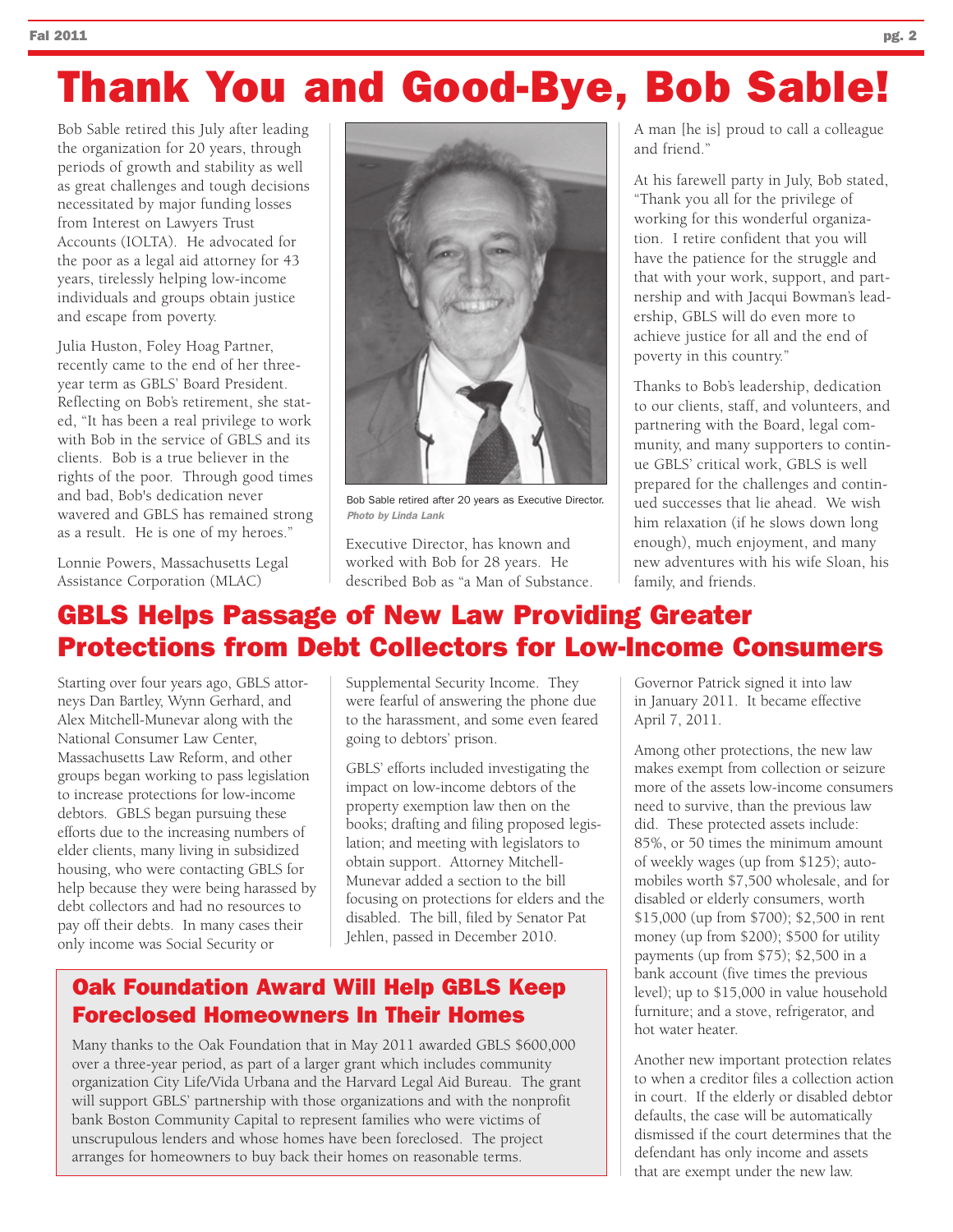# Jacquelynne Bowman Chosen as Next Leader of GBLS

After a six-month national search, in June Jacquelynne (Jacqui) Bowman was chosen by GBLS' Board to succeed Executive Director Bob Sable. Ms. Bowman had served as Deputy Director since 2000, following three years as Associate Director. During Bob Sable's seven-month medical leave in 2009-2010, she served as Acting Executive Director. She has been a key player on the senior management team, overseeing program operations and assisting in setting and defining the organization's strategic direction.

Upon accepting the position of Executive Director, Jacqui Bowman stated, "I am delighted to be offered the opportunity to lead GBLS to its next level of achievement. It is a premier organization with outstanding and committed advocates,

#### Boston Foundation Grant To Assist Young Offenders

GBLS is grateful for a \$75,000 Boston Foundation grant for the Young Offender CORI (Criminal Offender Record Information) Initiative. This unique project, staffed by Employment Law Unit Lead Attorney Pauline Quirion, helps minority youth and adults from Roxbury, Dorchester, and Mattapan overcome CORI-related barriers to gainful employment, housing, and other opportunities to achieve economic stability. In assisting these clients, GBLS partners with the Legal Advocacy Resource Center, the Harvard Criminal Justice Institute, law students, bar advocates, the Committee for Public Counsel Services, and the Women's Bar Foundation.

GBLS is the only program with a largescale practice of CORI clients and is the only not-for-profit that accepts referrals of clients for motions to reconsider denial of a sealing petition and appeals. GBLS is unique in addressing institutional practices in the trial court system related to the process for sealing of non-conviction cases by judges. GBLS also handles and advises clients and agencies in fleeing felon cases, immigration, and housing matters involving collateral consequences of criminal records.

and that it is, is a real tribute to Bob Sable, who has been an excellent tutor, leader and mentor. It is a great honor to be able to follow him, although a bit daunting as he has set the bar fairly high!"

Bob Sable stated, "I could not be more pleased that the Board has chosen Jacqui Bowman to be the new Executive Director. I have worked with Jacqui in different capacities for 20 years. She has committed her career to legal services for the poor. Jacqui is a nationally-recognized expert in domestic violence law. She is a great manager and a passionate spokesperson for the rights of the poor. There is no one better qualified to become the new leader of GBLS and to move the organization to achieve even greater advances for our clients."



Jacquelynne Bowman succeeded Bob Sable as Executive Director at the end of July 2011. Photo by Sonia Marquez

#### GBLS Helps to Institute More Safeguards for Massachusetts Homeowners in Foreclosure

GBLS attorneys along with a private attorney represented client Antonio Ibanez in *U.S. Bank v. Ibanez*, a Land Court case challenging the right of lenders to foreclose without having the proper assignment of the mortgage prior to foreclosure. On January 7, 2011, the Massachusetts Supreme Judicial Court (SJC) ruled against foreclosing lenders and those who purchased foreclosed properties in Massachusetts. The SJC upheld a lower court's decision that the two banks involved in the Ibanez case did not hold proper title to the property and therefore did not have standing to foreclose. The Court's ruling has broad implications nationally. GBLS' goal in working on the Ibanez case was to create more safeguards for homeowners in the foreclosure process and ensure compliance with Massachusetts foreclosure law.

## Thank You, Law Firm Associates, For Raising over \$318,000 for GBLS!

During this year's Associates Drive, over a thousand associates at Boston law firms contributed more than \$318,000 to help support GBLS' representation of victims of domestic violence. This is the highest amount ever raised in an Associates Drive, and over \$32,000 more than in 2010!

According to Zoe Cronin, GBLS' Director of Annual Giving and a housing attorney, "The drive's success is due directly to the tireless work of the Associates Drive captains at each of the firms. They really put their hearts and souls into supporting justice for our clients and low-income people in Boston."

This year four attorneys who were loaned or deferred associates at GBLS in 2010, Radhika Bhattacharya and Rosalie Fazio (Goodwin Procter) and Maggie Rosenberg and Dan Routh (Ropes & Gray), played a critical role in these efforts. Radhika Bhattacharya stated, "It was my pleasure and honor to do something to help GBLS."

GBLS is very grateful for the hard work and generosity of everyone who participated in the Associates Drive. Thank you!